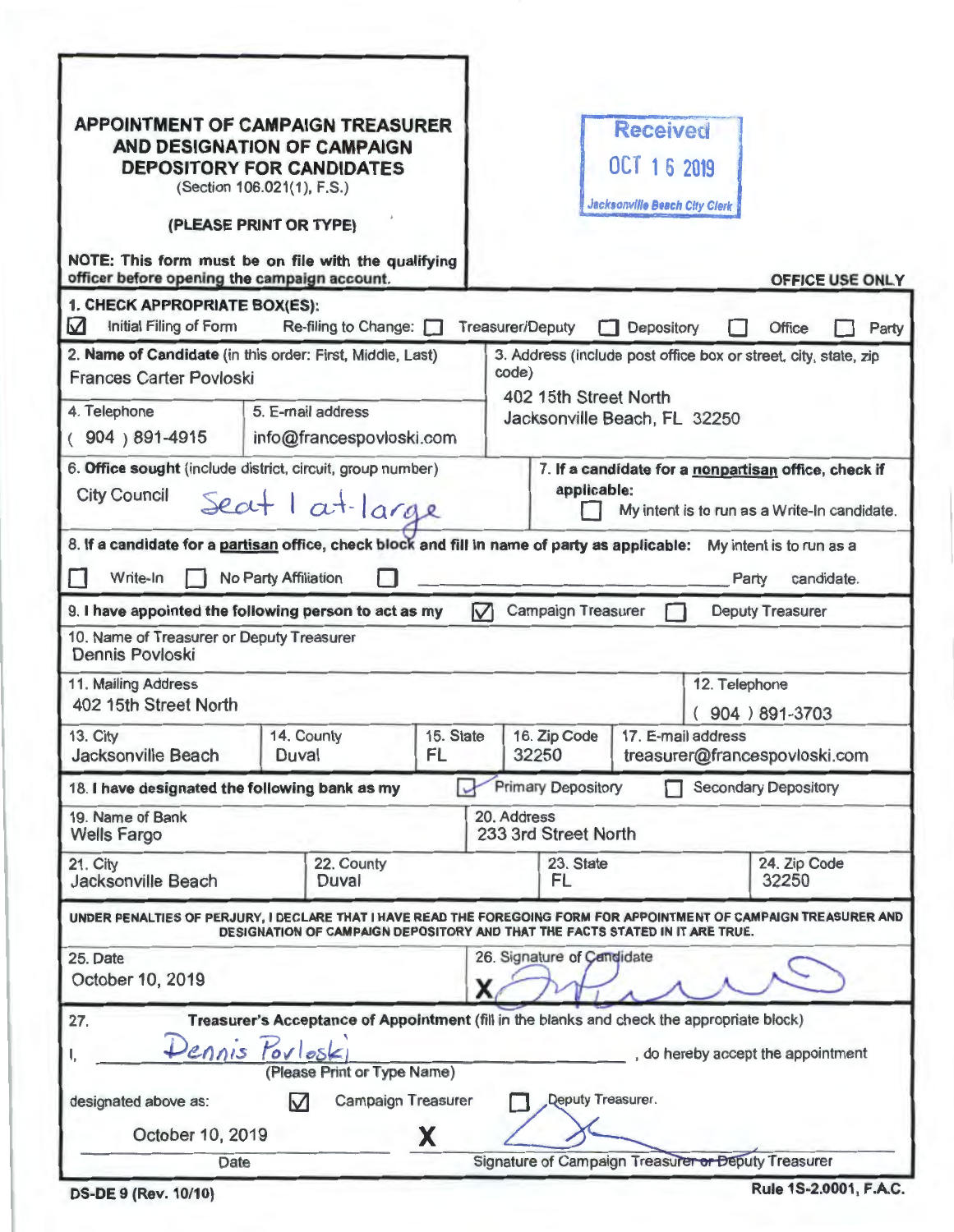| <b>APPOINTMENT OF CAMPAIGN TREASURER</b><br>AND DESIGNATION OF CAMPAIGN<br><b>DEPOSITORY FOR CANDIDATES</b><br>(Section 106.021(1), F.S.)                               | <b>Received</b><br>OCT 1 6 2019<br><b>Jacksonville Beach City Clerk</b>                                                                                                                             |  |  |  |  |  |  |
|-------------------------------------------------------------------------------------------------------------------------------------------------------------------------|-----------------------------------------------------------------------------------------------------------------------------------------------------------------------------------------------------|--|--|--|--|--|--|
| (PLEASE PRINT OR TYPE)<br>NOTE: This form must be on file with the qualifying                                                                                           |                                                                                                                                                                                                     |  |  |  |  |  |  |
| officer before opening the campaign account.                                                                                                                            | <b>OFFICE USE ONLY</b>                                                                                                                                                                              |  |  |  |  |  |  |
| 1. CHECK APPROPRIATE BOX(ES):<br>Initial Filing of Form<br>M<br>Re-filing to Change:                                                                                    | <b>Treasurer/Deputy</b><br>Depository<br>Office<br>Party                                                                                                                                            |  |  |  |  |  |  |
| 2. Name of Candidate (in this order: First, Middle, Last)<br>rances Carter<br>4. Telephone<br>5. E-mail address<br>1904) 8914915 Info extrances portostes<br>Com        | 3. Address (include post office box or street, city, state, zip<br>code)<br>402 15th Street N<br>Occksonville Bch FC 32250                                                                          |  |  |  |  |  |  |
| 6. Office sought (include district, circuit, group number)<br>City Council seatl-atlarge                                                                                | 7. If a candidate for a nonpartisan office, check if<br>applicable:<br>My intent is to run as a Write-In candidate.                                                                                 |  |  |  |  |  |  |
| 8. If a candidate for a partisan office, check block and fill in name of party as applicable:                                                                           | My intent is to run as a                                                                                                                                                                            |  |  |  |  |  |  |
| No Party Affiliation<br>Write-In                                                                                                                                        | Party<br>candidate.                                                                                                                                                                                 |  |  |  |  |  |  |
| 9. I have appointed the following person to act as my<br>Campaign Treasurer<br><b>Deputy Treasurer</b>                                                                  |                                                                                                                                                                                                     |  |  |  |  |  |  |
| 10. Name of Treasurer or Deputy Treasurer<br>Carter torloski<br>290013<br>11. Mailing Address<br>CHN KY<br>14. County<br>15. State<br>13. City<br>Jacksonville Bah Duva | 12. Telephone<br>1904,8913703<br>16. Zip Code<br>17. E-mail address<br>informances poulasticom<br>32251                                                                                             |  |  |  |  |  |  |
| 18. I have designated the following bank as my<br><b>Primary Depository</b><br><b>Secondary Depository</b><br>M                                                         |                                                                                                                                                                                                     |  |  |  |  |  |  |
| 19. Name of Bank<br>$P/ \rho $<br>tardo<br>22. County<br>21. City<br>$\upsilon$<br>301111e                                                                              | 20. Address<br>3rd Street N<br>233<br>24. Zip Code<br>23. State<br>32257                                                                                                                            |  |  |  |  |  |  |
|                                                                                                                                                                         | UNDER PENALTIES OF PERJURY, I DECLARE THAT I HAVE READ THE FOREGOING FORM FOR APPOINTMENT OF CAMPAIGN TREASURER AND<br>DESIGNATION OF CAMPAIGN DEPOSITORY AND THAT THE FACTS STATED IN IT ARE TRUE. |  |  |  |  |  |  |
| 25. Date                                                                                                                                                                | 26. Signature of Candidate                                                                                                                                                                          |  |  |  |  |  |  |
| 27.<br><b>CAS</b><br>(Please Print or Type Name)                                                                                                                        | Treasurer's Acceptance of Appointment (fill in the blanks and check the appropriate block)<br>, do hereby accept the appointment                                                                    |  |  |  |  |  |  |
| Deputy Treasurer.<br>Campaign Treasurer<br>designated above as:<br>$\boxtimes$                                                                                          |                                                                                                                                                                                                     |  |  |  |  |  |  |
| 10/16<br>Signature of Campaign Treasurer or Deputy Treasurer<br>Date                                                                                                    |                                                                                                                                                                                                     |  |  |  |  |  |  |

**DS-DE 9 (Rev. 10/10)** Rule 1S-2.0001, F.A.C.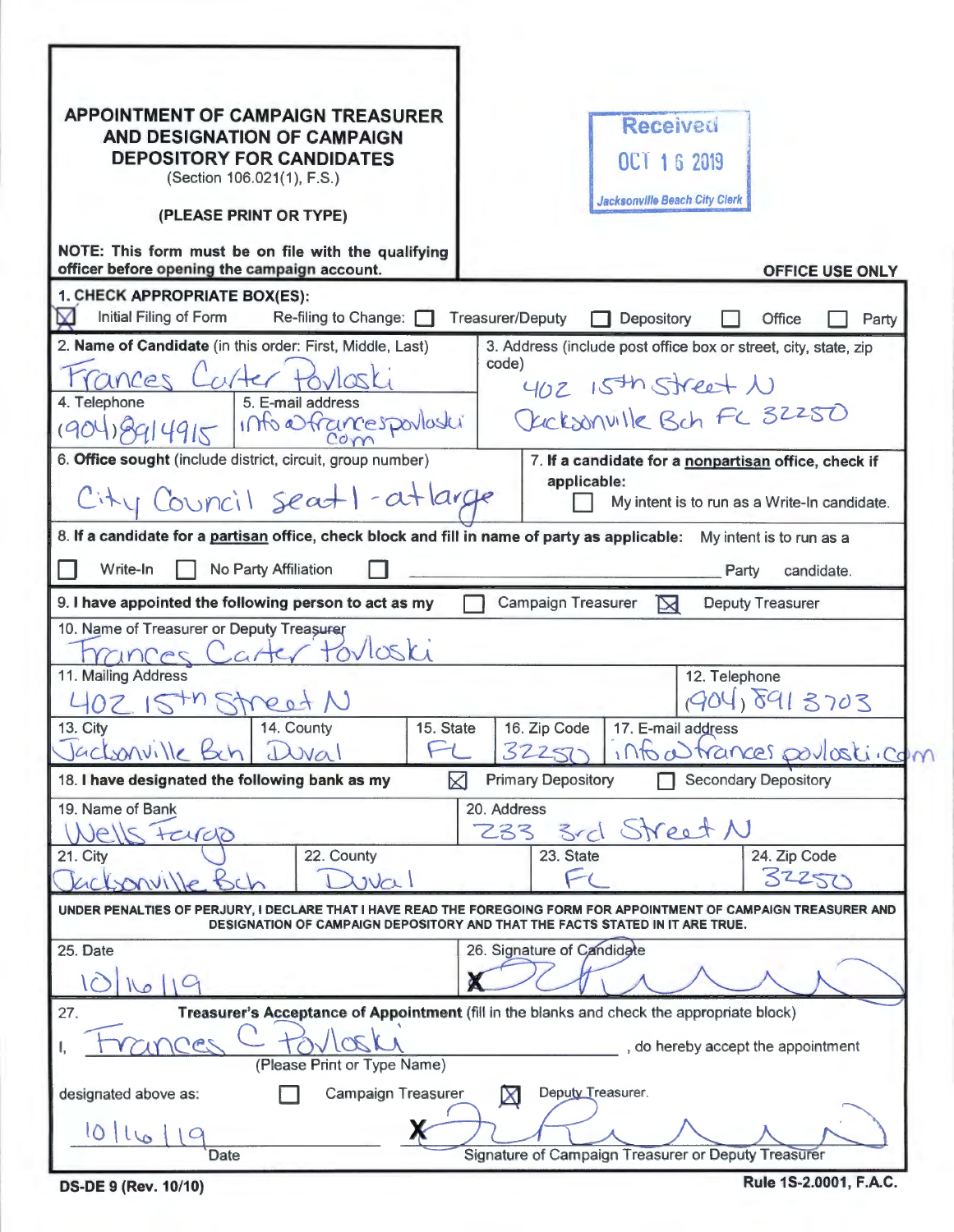OFFICE USE ONLY **STATEMENT OF**  Received **CANDIDATE**  OCT 1 6 2019 (Section 106.023, F.S.) (Please print or type) Jacksonville Beach City Clerk 1. Frances Carter Porloski candidate for the office of  $C_i$ ty Council Member have been provided access to read and understand the requirements of Chapter 106, Florida Statutes.  $x$   $\bigcirc$   $\bigcirc$   $\bigcirc$   $\bigcirc$   $\bigcirc$   $\bigcirc$   $\bigcirc$   $\bigcirc$   $\bigcirc$   $\bigcirc$   $\bigcirc$   $\bigcirc$   $\bigcirc$   $\bigcirc$   $\bigcirc$   $\bigcirc$   $\bigcirc$   $\bigcirc$   $\bigcirc$   $\bigcirc$   $\bigcirc$   $\bigcirc$   $\bigcirc$   $\bigcirc$   $\bigcirc$   $\bigcirc$   $\bigcirc$   $\bigcirc$   $\bigcirc$   $\bigcirc$   $\bigcirc$   $\bigcirc$   $\bigcirc$   $\bigcirc$   $\bigcirc$   $\bigcirc$   $10/10/2019$ Signature of Candidate Each candidate must file a statement with the qualifying officer within 10 days after the Appointment of Campaign Treasurer and Designation of Campaign Depository is filed. Willful failure to file this form is a first degree misdemeanor and a civil violation of the Campaign Financing Act which may result in a fine of up to \$1,000, (ss. 106.19(1)(c), 106.265(1), Florida Statutes).